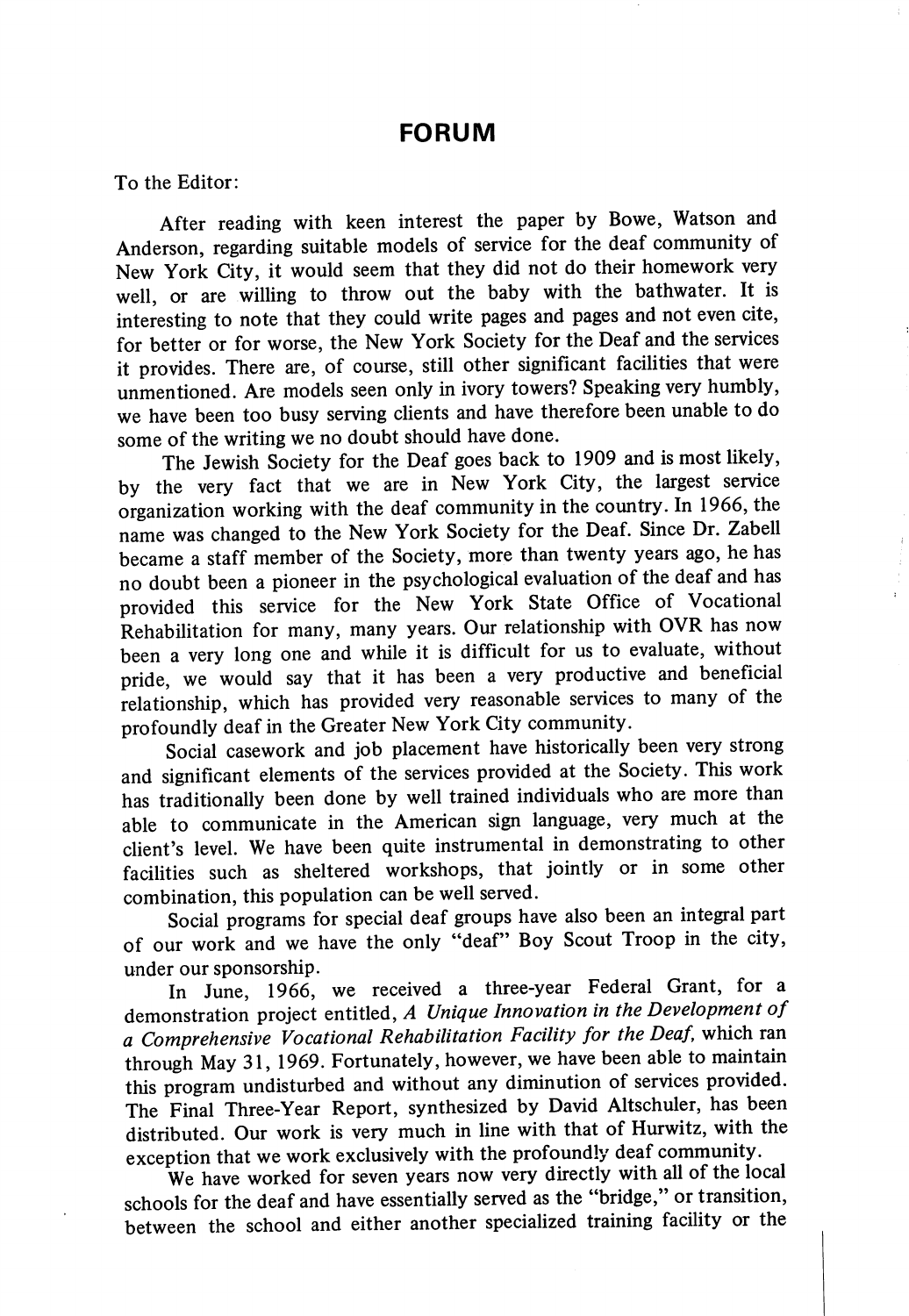world of work. Concurrently, we upgrade the clients' academics and communication skills, and if nothing else, provide them with some formal sign language skills, which, unfortunately, they have usually not had a chance to leam earlier.

We have worked with the whole range of the profoundly deaf, intellectually and academically speaking, and have sent youngsters to NTID and Gallaudet, on one hand, and into sheltered workshop facilities on the other end of the spectrum. While we have placed and continue to place many in competitive employment every year. We have established a good relationship with the USPO, the Main Office, and they now do some special testing for our population right at the Society, and in this way more than twenty of our clients began working at this Post Office, at the beginning of the summer. Moreover, we provided interpretive services to help them on the site during their indoctrination period.

An analysis of our clientele is also very illuminating, since it is at least 70 percent black or of Spanish origin and a significant number of these are being maintained by the Department of Social Services. The so-called "ghetto" clients are known to us, have been identified as such; and served.

The New York Society for the Deaf is a training ground for many graduate college students and OVR trainees. We continue to provide them with a well-rounded opportunity to meet their future clients. They have participated in every area of our program and we can say with considerable pride that many have now joined the field and are dispersed in just about every key area of the country. We have indoctrination programs for church groups, and many major companies, who have visited the Society as part of their United Fund Program. In addition, we have had annual lectures—the Kugel Lectures-and certainly the educational leaders of the deaf have all participated and contributed fine papers with the goal of advancing the deaf community.

Granted that we are a traditional and "old" organization, but the model and the programs have changed with the needs of the times and our successes will require more articles to be written in the future.

TANYA TOWERS, housing built especially for senior citizens, deaf and hearing, will also add new dimensions to the model that the New York Society for the Deaf presents to every large community in the United States.

## REFERENCES

- Altschuler, David A Unique Innovation in the Development of a Comprehensive Vocational Rehabilitation Facility for the Deaf. Final Report of Project Number X 29-67. May, 1971. Mimeographed.
- Bowe, F., Watson, D., and Anderson, G. Delivery of Community Services to Deaf Persons. Journal of Professional Rehabilitation Workers with the Adult Deaf. Vol. 7, No. 1, July 1973.